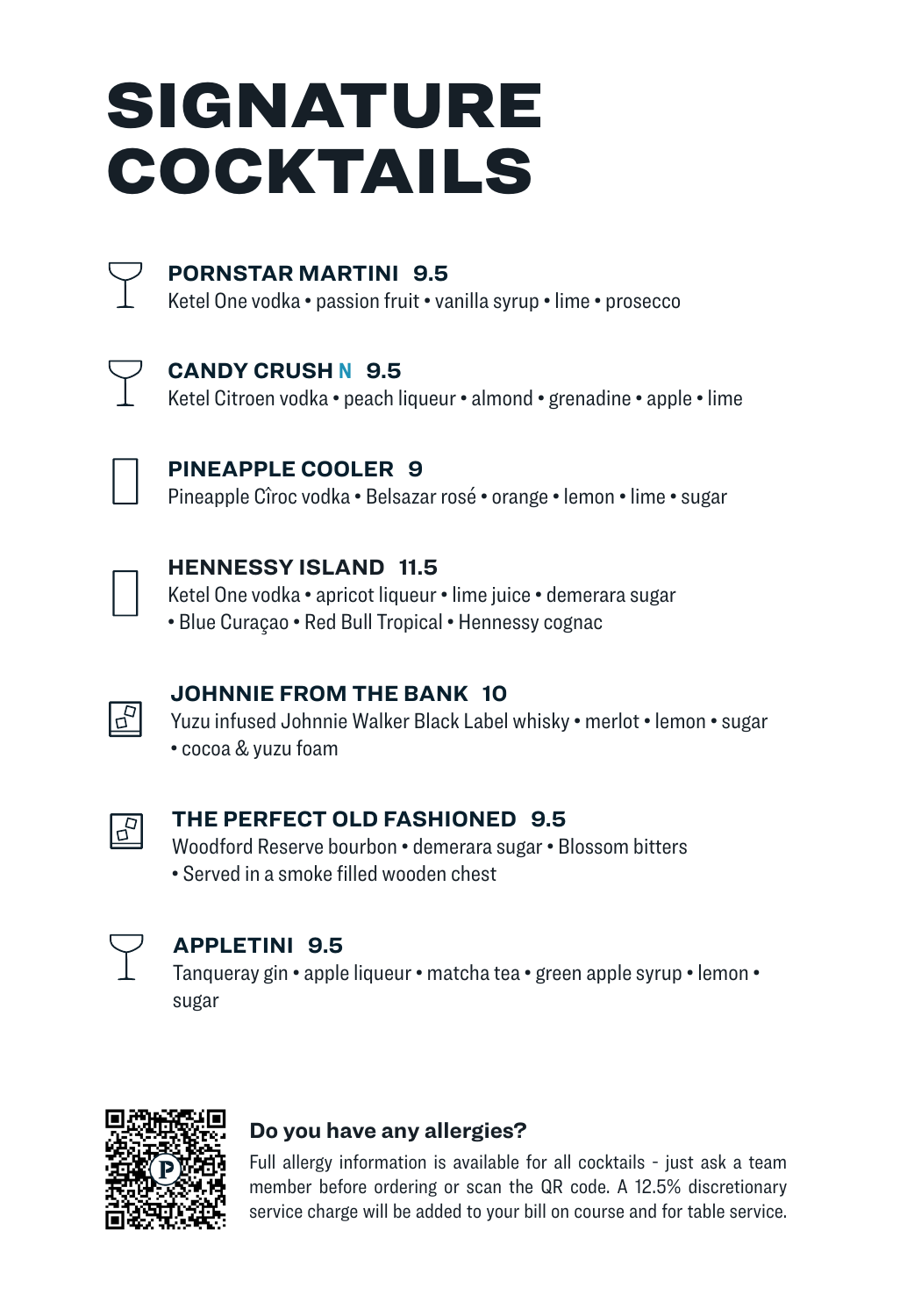

### **TUTTI FRUTTI 14**

Tanqueray No. Ten gin • Casamigos tequila • Cîroc vodka • Pisco • Melonade liqueur • lychee liqueur • bergamot • lemonade • prosecco



### **PUTTSHACK DELIGHT 8.5**

Tanqueray Blackcurrant Royale gin • rose & coconut syrup • lemon • sugar

### **SPICED PINEAPPLE MEZCAL MARGARITA 12.5**

Casamigos mezcal • Tapatio tequila • Ancho Reyes Verde liqueur • pineapple syrup • pineapple & lime juice • jalapeño popsicle • black salt • candied pineapple crisp



 $\sqrt{5}$ 

### **SPILL THE TEE 13**

Tapatio tequila • matcha tea • demerara sugar • lemon • prosecco



### **RUM PUNCH N 14**

Pampero White rum • Myers's rum • Wray & Nephew rum • Melonade liqueur • Plantation OFTD rum • almond • grenadine • lime • pineapple • orange bitters



### **PUTTSHACK PAINKILLER 12.5**

Pusser's British Navy rum • Zacapa 23 rum • Sailor Jerry spiced rum • lime & pineapple juice • coconut syrup • Angostura bitters

# COCKTAIL SHOTS

Just as good as our cocktails, only smaller. They even come in a pair!



### **APPLE SOUR 6**

Apple liqueur • lemon • apple syrup



### **DULCHE & BANANA 6.5**

Plantation Original Dark rum • banana liqueur • Mozart Dark Chocolate liqueur • lime • sugar



### **UNCLE WRAY 6.5**

Wray & Nephew rum • triple sec • lime • sugar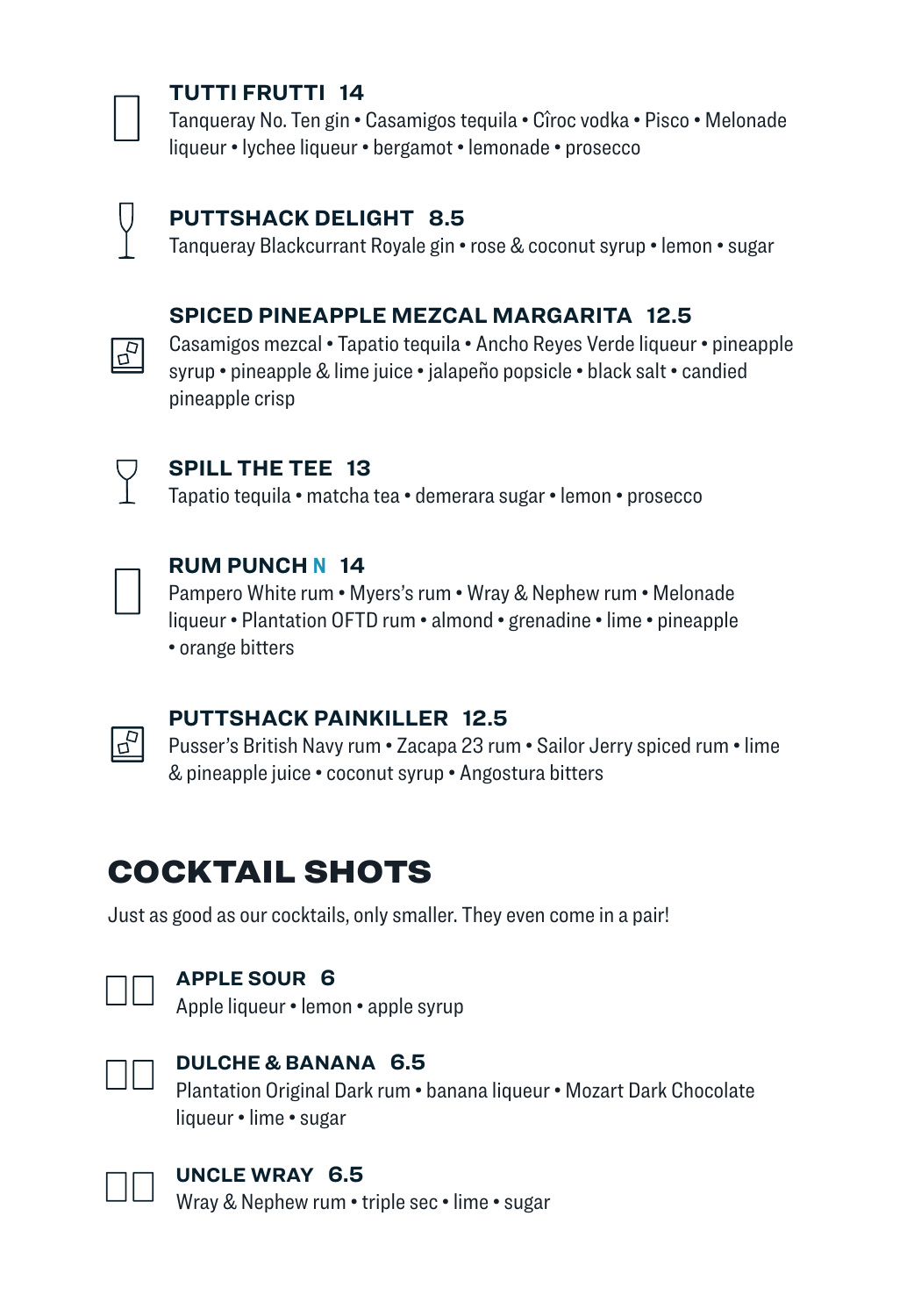# MOCKTAILS

At Puttshack, our mocktails are far from an afterthought. Created with as much care and passion as our alcoholic options, these cocktails taste as good as the real thing.



**RASPBERRY NO MARTINI** 145 kcal **7** Seedlip Garden 108 • raspberry purée • lime • sugar



**NOT AMARETTO SOUR** 82 kcal **7** Lyre's Amaretti • lemon • sugar • bitters



**MATCHA & APPLE SPRITZ** 83 kcal **7.5** Seedlip Spice 94 • apple & matcha syrup • sparkling elderflower



**STRYKK THE FRUITS** 158 kcal **7.25** Strykk Not Gin • blueberry purée • passion fruit • grapefruit • sugar



**CUCUMBER COOLER** 98 kcal **7.25** Earl Grey tea infused Strykk Not Gin • lime • cucumber

# NON-ALCOHOLIC SPIRITS

Our non alcoholic spirits are served with a standard mixer. We serve double measures as standard so just let us know if you'd prefer a single.

| Served with Fever-Tree Mediterranean tonic water and dehydrated lime. |  |
|-----------------------------------------------------------------------|--|

| 50MI |
|------|
|      |
|      |
|      |
|      |
|      |
|      |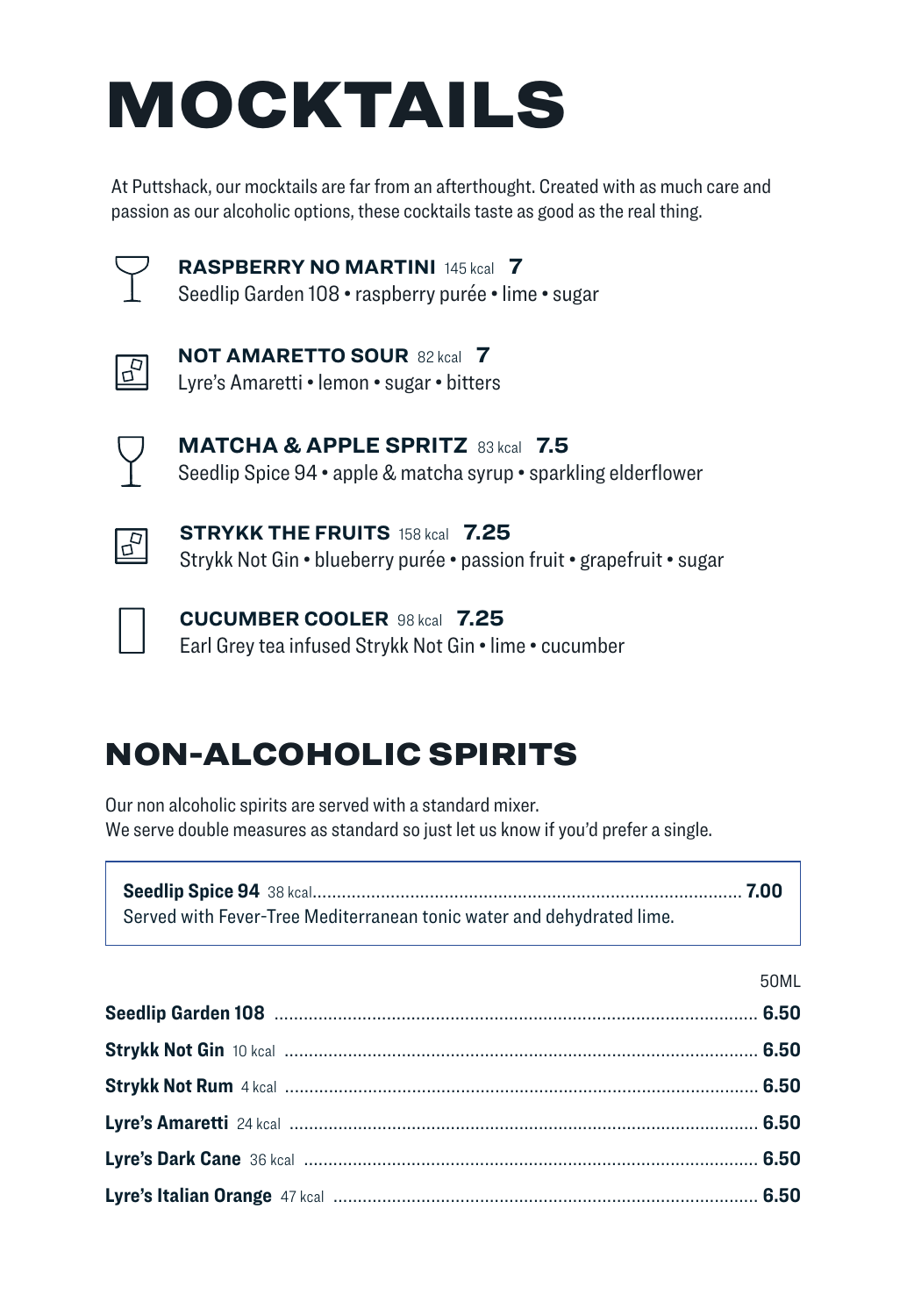# **BEER & CIDER**

# **BEER BUCKETS**

| Grab a bucket of 6 x 330ml ice cold beers for your group with a choice of: |  |
|----------------------------------------------------------------------------|--|
|                                                                            |  |
|                                                                            |  |
|                                                                            |  |

## **BOTTLED BEER**

| 330ML |
|-------|
|       |
|       |
|       |
|       |
|       |
|       |
|       |
|       |

# **DRAUGHT BEER & CIDER**

| <b>PINT</b> |
|-------------|
|             |
|             |
|             |
|             |
|             |
|             |
|             |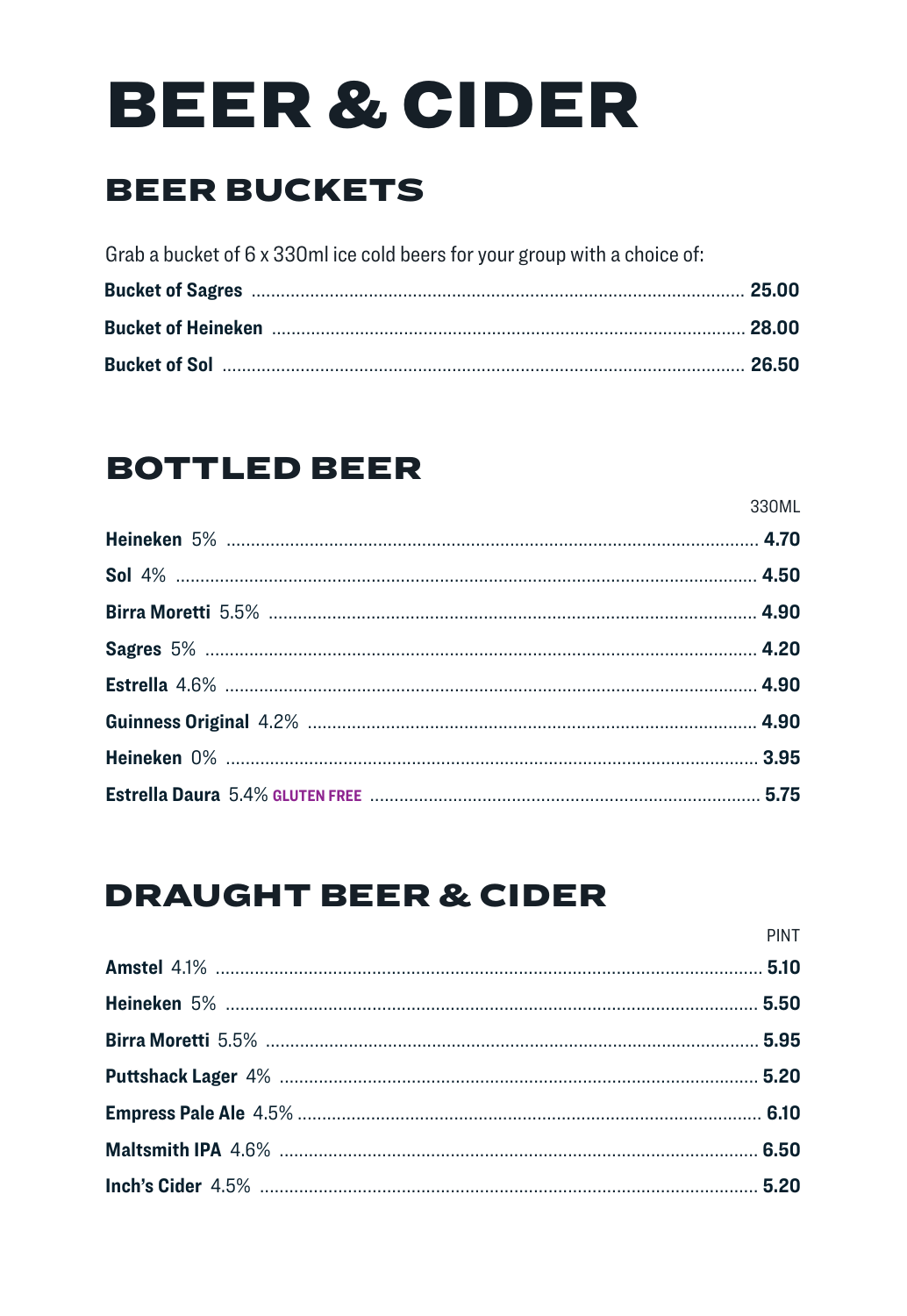# **CRAFT BEER**

# **BOTTLED CIDER**

| Old Mout Cider Pineapple & Raspberry   Berries & Cherries |  |
|-----------------------------------------------------------|--|
|                                                           |  |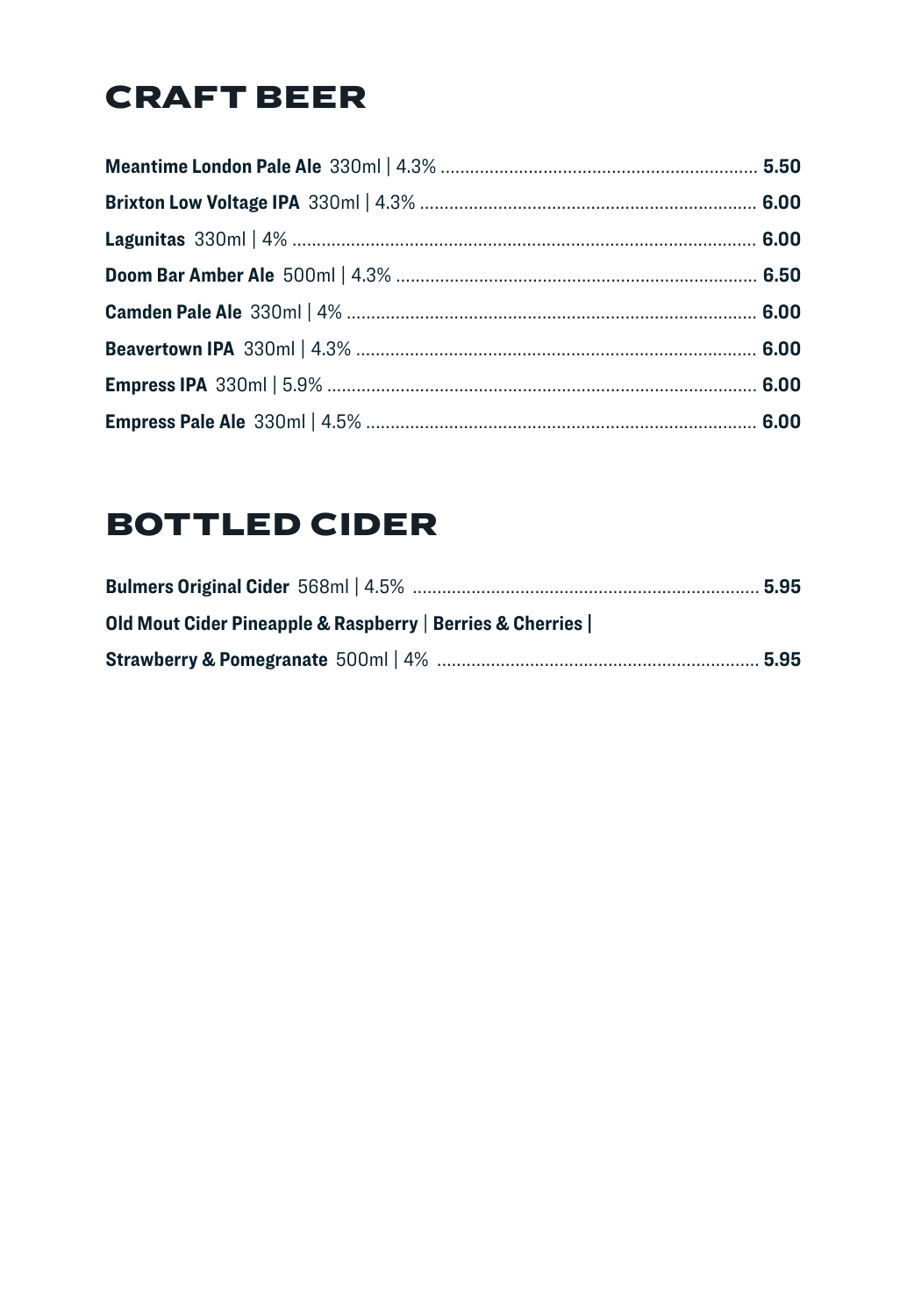# WINE & SPARKLING

# RED WINE

|                                                                  | 175ML 250ML BOTTLE |       |
|------------------------------------------------------------------|--------------------|-------|
| 13%, Spain                                                       | 7.50               | 22.00 |
| 13.5%, Chile                                                     | 10.00              | 33.00 |
| 13.5%, Argentina                                                 | 11.50              | 35.00 |
| 12.5%, Italy                                                     | ٠                  | 28.00 |
| Les Cotilles Pinot Noir Vin de France Roux 2016<br>12.5%, France | ٠                  | 40.00 |
| 13.5%, Spain                                                     |                    | 45.00 |

## WHITE WINE

|                   | 175ML |      | 250ML BOTTLE |
|-------------------|-------|------|--------------|
| 12.5%, Spain      |       | 7.50 | 22.00        |
| 12%, Italy        |       | 9.00 | 30.00        |
| 14%, Chile        |       | 8.50 | 27.00        |
| 13%. France       |       |      | 36.00        |
| 12.5%, France     |       | ٠    | 34.00        |
| 13%, South Africa |       |      | 35.00        |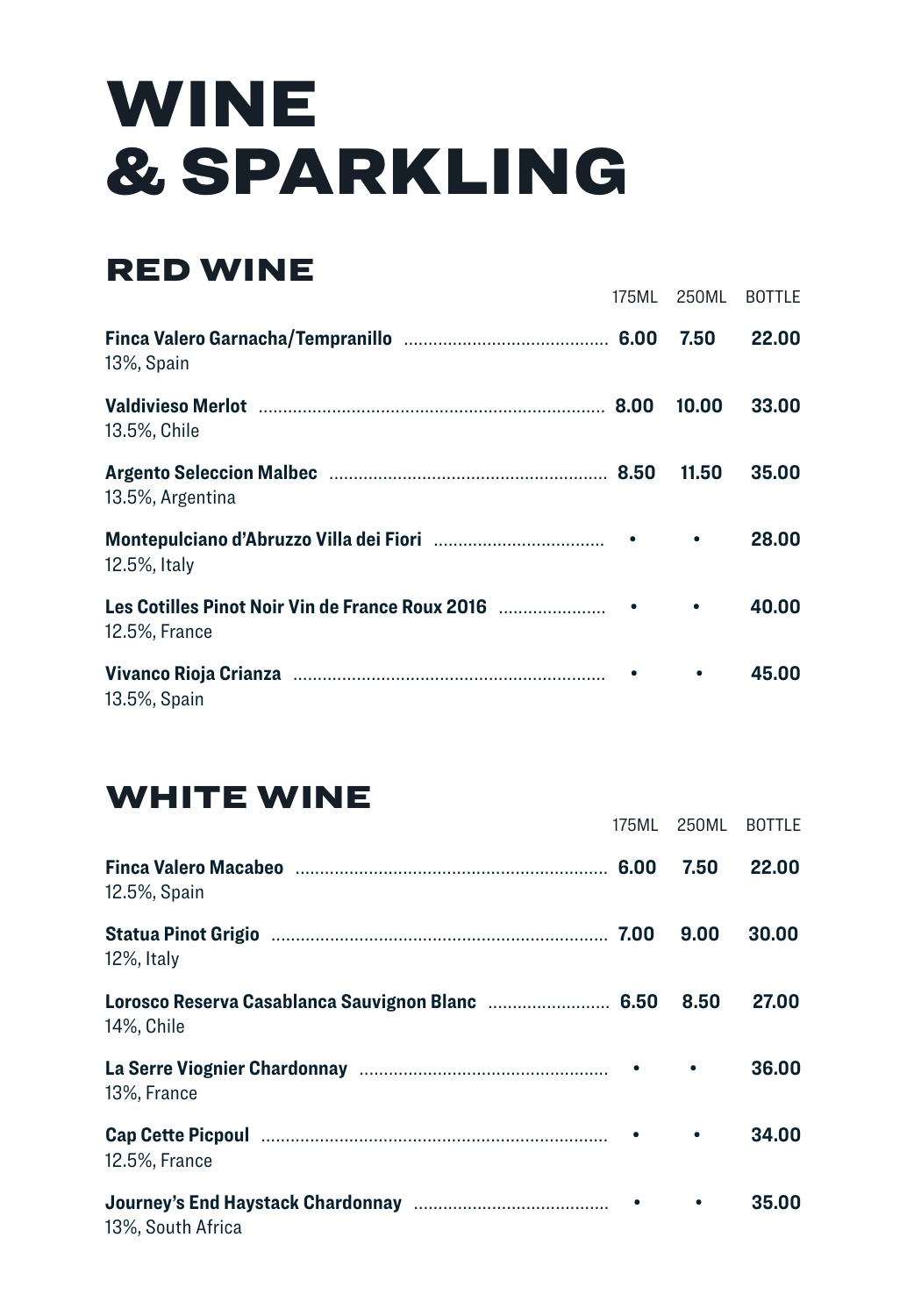# ROSÉ WINE

|               | 175ML 250ML BOTTLE |       |
|---------------|--------------------|-------|
| 12.5%, Spain  | 8.50               | 24.00 |
| 11.5%, Italy  | 9.00               | 31.00 |
| 12.5%, France |                    | 38.00 |

# SPARKLING

|              | 125MI BOTTLE |
|--------------|--------------|
| 11%, Italy   | 25.00        |
| 11%, Italy   | 32.00        |
| 11.5%, Italy | 42.00        |
| 11.5%, Italy | 45.00        |

# CHAMPAGNE

|               | <b>BOTTLF</b> |
|---------------|---------------|
| 12%, France   |               |
| 12%, France   |               |
| 12%, France   |               |
| 12.5%, France |               |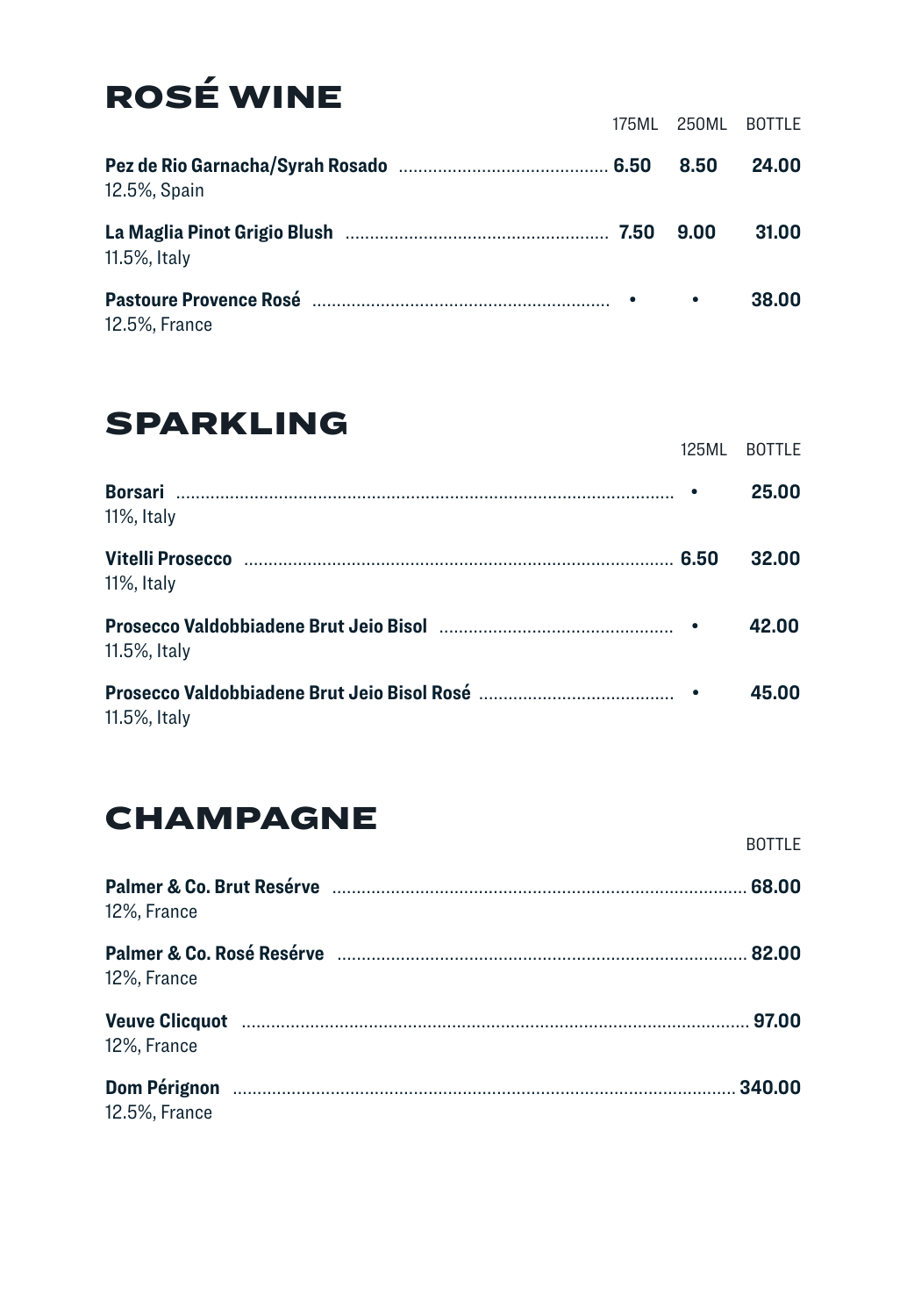# **SPIRIT SELECTION**

All spirits on this page include a standard mixer. We serve double measures as standard so just let us know if you'd prefer a single.

### **VODKA**

50ML

## GIN

50ML

## **RUM**

**50ML**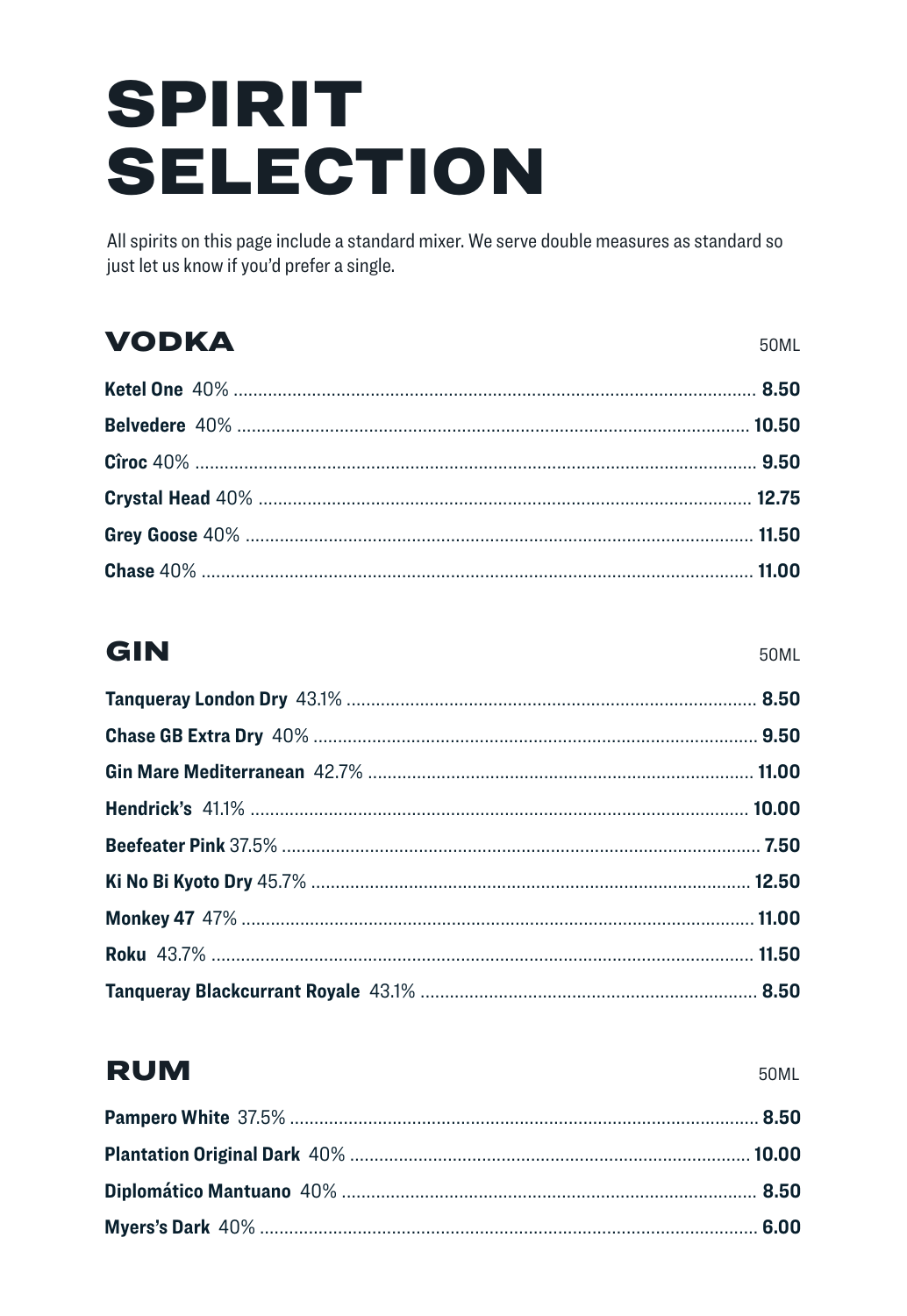### **TEQUILA**

## **WHISKY**

## **BOURBON**

50ML

50ML

# **COGNAC**

50ML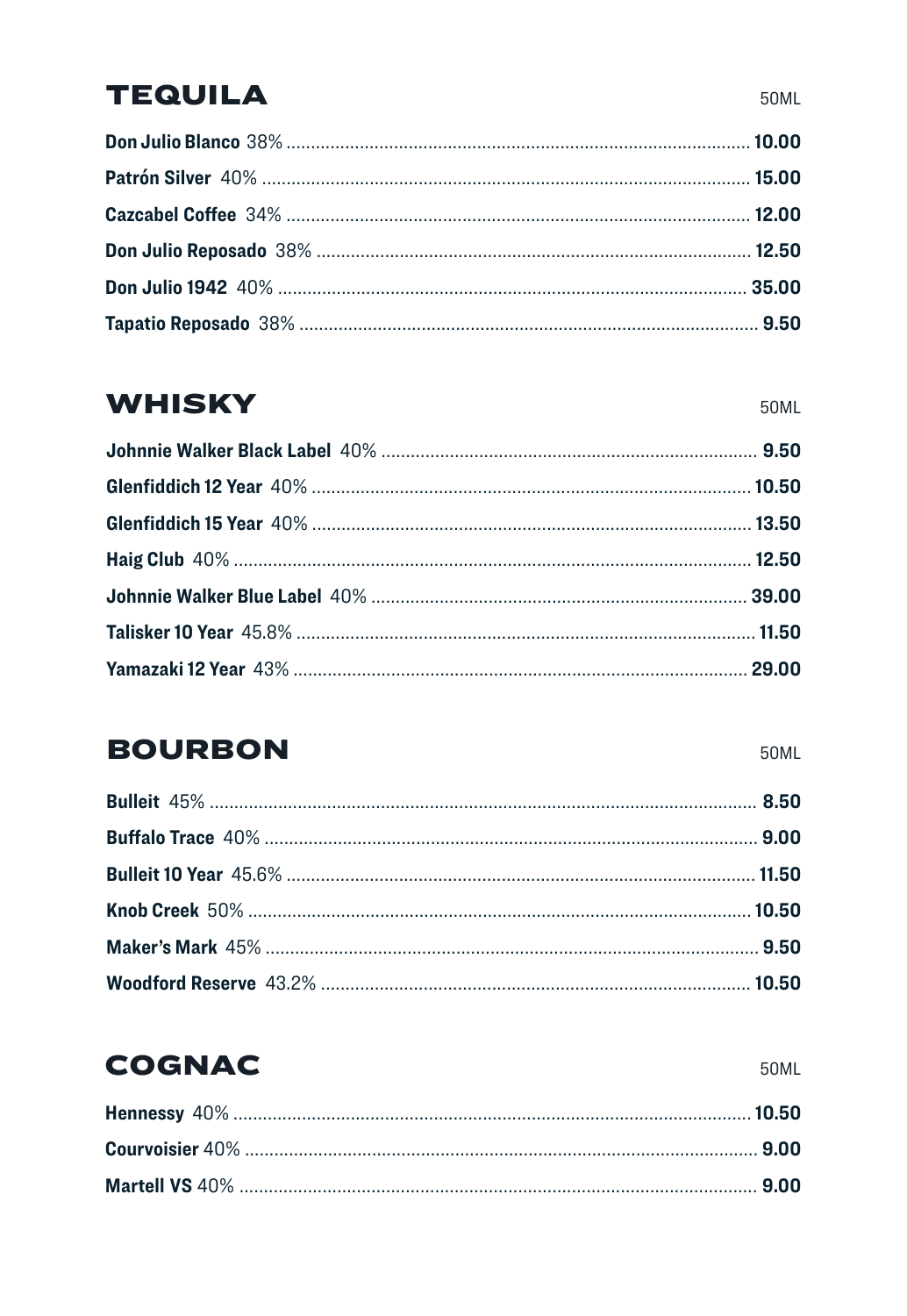Here at Puttshack we specialise in rums, with over 40 to choose from. Ask one of our expert bartenders who will guide you to your perfect rum.

### **AN INTRODUCTION TO RUM**

New to rum? Try out this selection of **smooth** and **easy-drinking** spirits.

|              | 50MI |
|--------------|------|
| Venezuela    |      |
| Venezuela    |      |
| Venezuela    |      |
| Venezuela    |      |
| Multi Island |      |
| Jamaica      |      |
| Jamaica      |      |
| Cuba         |      |
| Guatemala    |      |
| Guyana       |      |

### **SPICED & FLAVOURED**

Try something different with **spiced** and **pineapple** flavoured rums.

|              | 50MI |
|--------------|------|
| USA          |      |
| Jamaica      |      |
| Multi Island |      |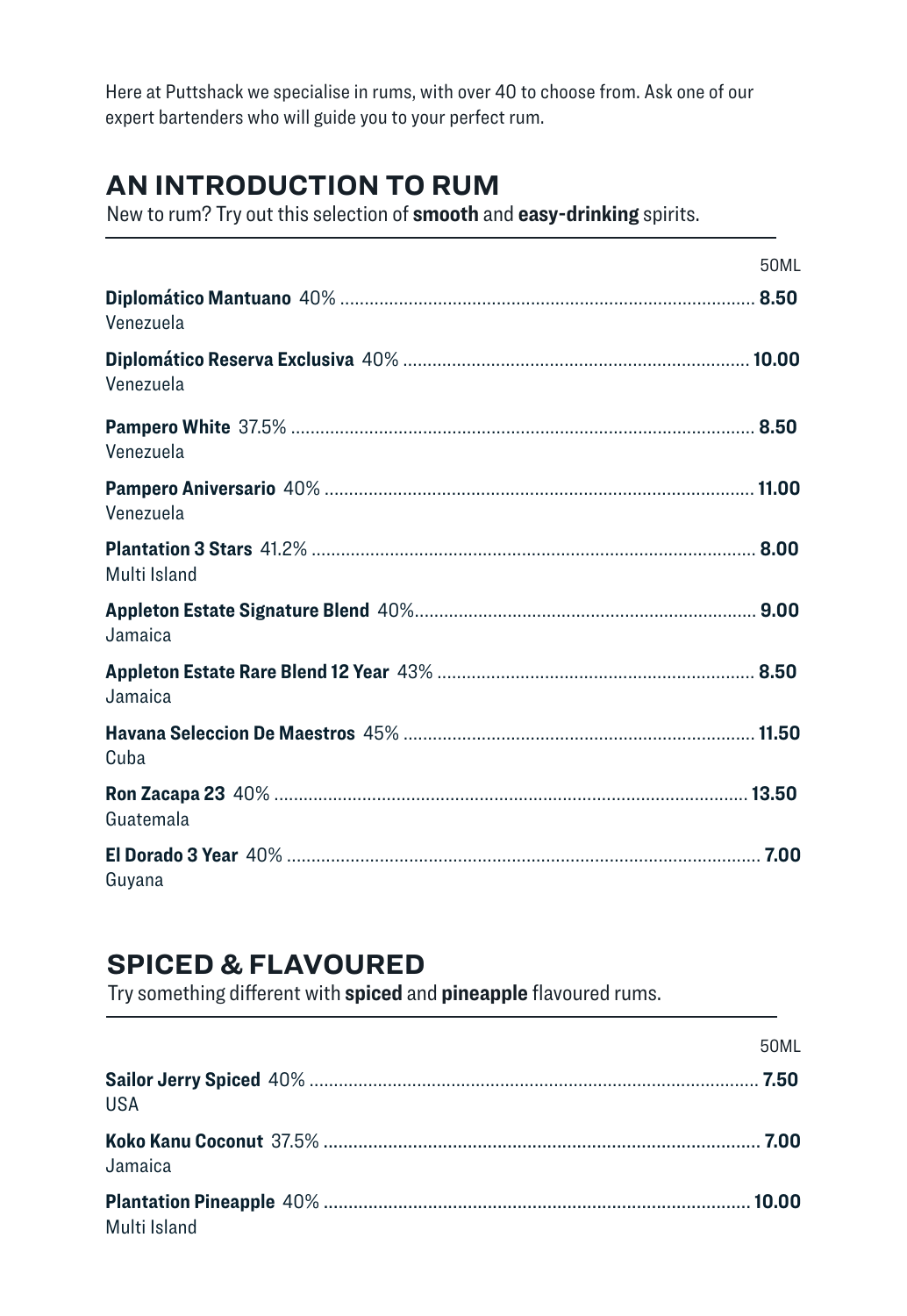| St Lucia |  |
|----------|--|

### **FULL & RICH FLAVOUR**

These full bodied rums pack a real punch.

|                    | 50ML |
|--------------------|------|
| <b>Barbados</b>    |      |
| <b>Barbados</b>    |      |
| Dominican Republic |      |
| Guatemala          |      |
| Guyana             |      |
| Jamaica            |      |
| <b>Barbados</b>    |      |
| Multi Island       |      |
| <b>Bermuda</b>     |      |
| <b>Barbados</b>    |      |

### **A STRONG CHOICE**

Feeling daring? Try one of our overproof and high ABV rums.

|              | 50MI |
|--------------|------|
| Jamaica      |      |
| Bermuda      |      |
| Multi Island |      |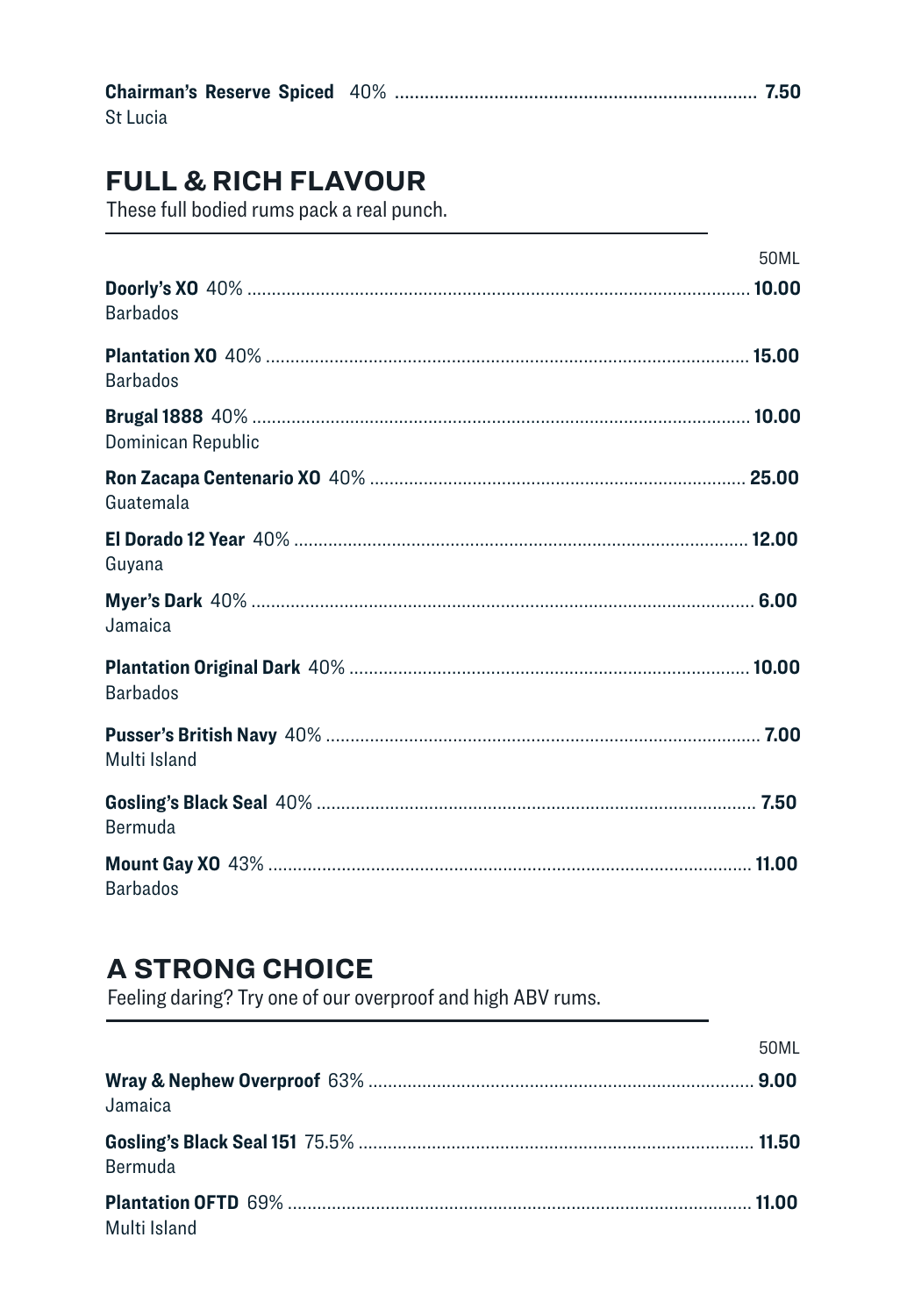# **SOFT DRINKS & COFFEE**

### **SOFT DRINKS**

| Coca-Cola 396 kcal   Coca-Cola Zero 75 kcal |  |
|---------------------------------------------|--|
|                                             |  |
|                                             |  |
|                                             |  |
|                                             |  |
|                                             |  |
|                                             |  |
|                                             |  |

## **TONIC & SODA**

## **KOMBUCHA**

## **ENERGY**

250ML

**240MI** 

#### 200MI